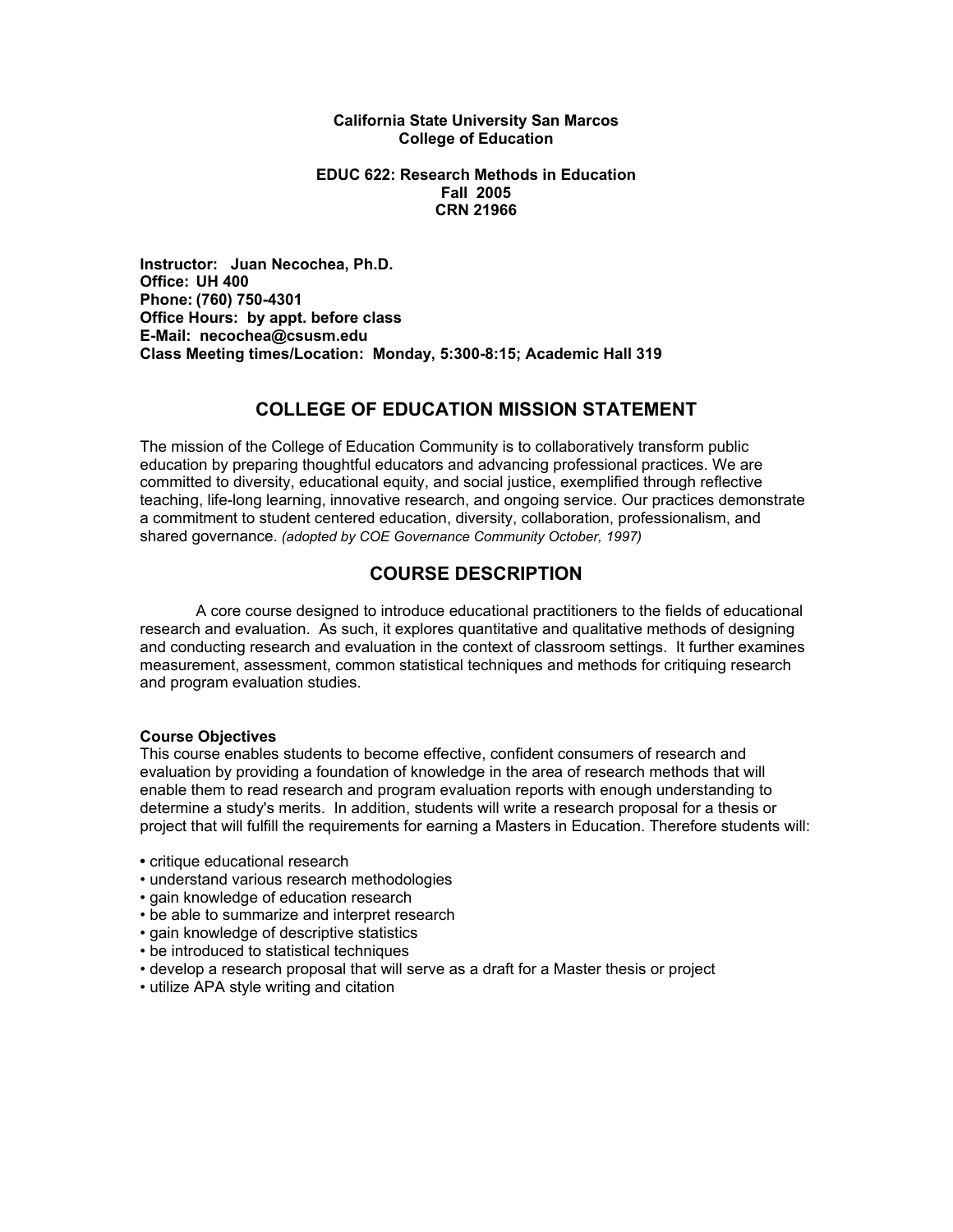# **GENERAL CONSIDERATIONS**

*Writing***:** In keeping with the All-University Writing Requirement, all 3 unit courses must have a writing component of at least 2,500 words (approximately 10 pages) which can be administered in a variety of ways.

*Appeals:* Every student has the right to appeal grades, or appeal for redress of grievances incurred in the context of any course. Disputes may be resolved informally with the professor, or through the formal appeal process. For the latter, consult Dr. P. Kelly, Associate Dean.

**Ability**: Every student has the right to equitable educational consideration and appropriate accommodation. Students having differing ability (mobility, sight, hearing, documented learning challenges, first language/English as a second language) are requested to contact the professor at the earliest opportunity. Every effort will be made to accommodate special needs. Students are reminded of the availability of Disabled Student Services, the Writing Center, technology assistance in the computer labs, and other student support services available as part of reasonable accommodation for special needs students.

*Students with Disabilities Requiring Reasonable Accommodations.* Students are approved for services through the Disabled Student Services Office (DSS). This office is located in Craven Hall 5205, and can be contacted by phone at (760) 750-4905, or TTY (760) 750-4909. Students authorized by DSS to receive reasonable accommodations should meet with their instructor during office hours or, in order to ensure confidentiality, in a more private setting.

## **CSUSM ACADEMIC HONESTY POLICY**

"Students will be expected to adhere to standards of academic honesty and integrity, as outlined in the Student Academic Honesty Policy. All written work and oral assignments must be original work. All ideas/materials that are borrowed from other sources must have appropriate references to the original sources. Any quoted material should give credit to the source and be punctuated with quotation marks.

Students are responsible for honest completion of their work including examinations. There will be no tolerance for infractions. If you believe there has been an infraction by someone in the class, please bring it to the instructor's attention. The instructor reserves the right to discipline any student for academic dishonesty in accordance with the general rules and regulations of the university. Disciplinary action may include the lowering of grades and/or the assignment of a failing grade for an exam, assignment, or the class as a whole."

# **COLLEGE ATTENDANCE POLICY**

Due to the dynamic and interactive nature of courses in the College of Education, all students are expected to attend all classes and participate actively. At a minimum, students must attend more than 80% of class time, or s/he **may not receive a passing grade** for the course at the discretion of the instructor. Individual instructors may adopt more stringent attendance requirements. (Additionally, six points will be subtracted for every day of absence.) Should the student have extenuating circumstances, s/he should contact the instructor as soon as possible. (Adopted by the COE Governance Community on 12/19/97)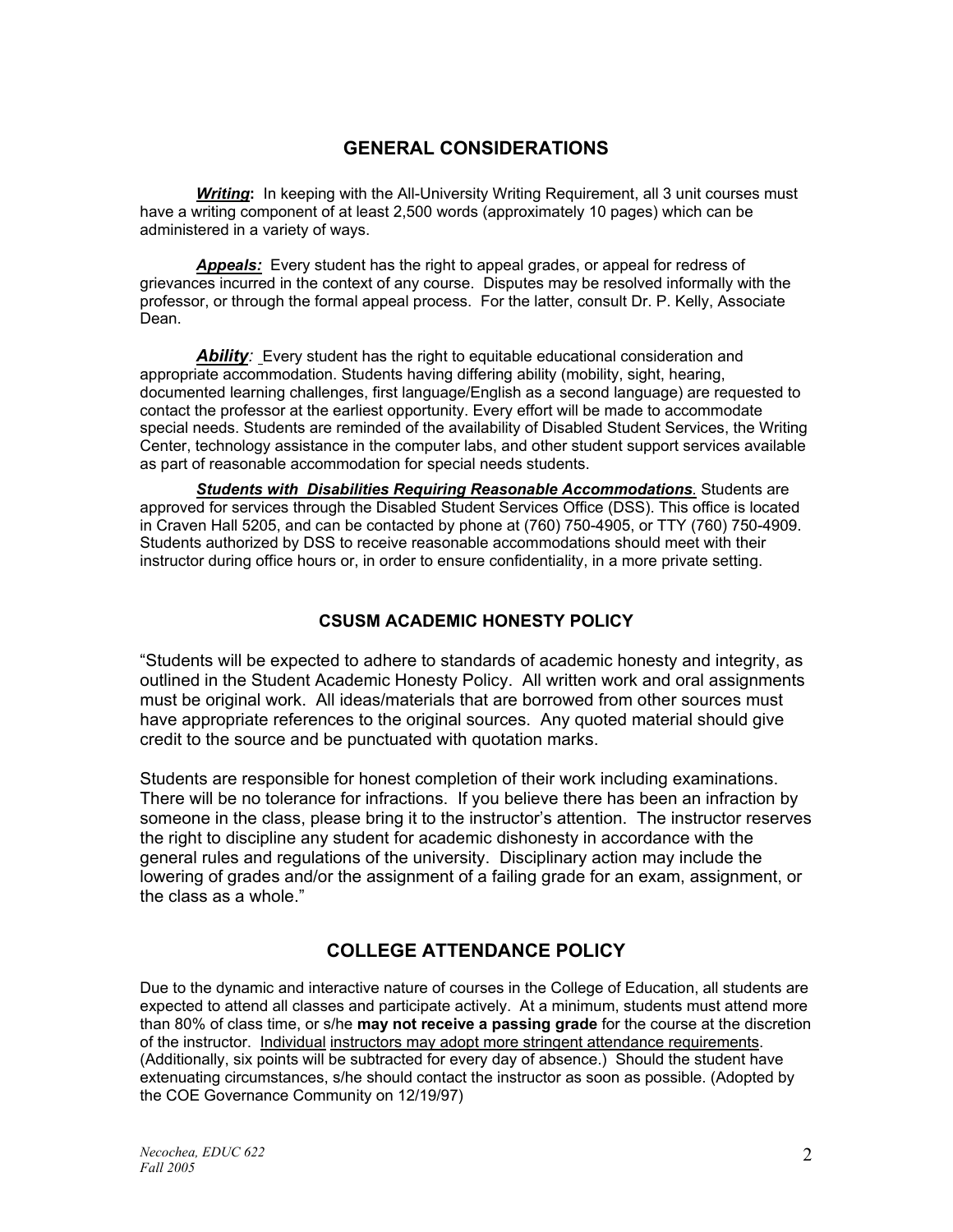## **ATTENDANCE AND PARTICIPATION**

The course deals with complex material processed in a variety of ways. Structured interactions, group processes, oral presentations, guided discussion of readings, and selfdisclosure exercises are the norm. **Students are expected to have read assigned materials by the date indicated in the syllabus, and should be prepared to discuss readings individually or in variously structured groups.** The degree of your engagement in these processes forms the basis for points assigned. Due to the fast paced and highly interactive nature of the course, regular attendance and full participation are expected: teaching and learning is difficult (if not impossible) if one is not present for and engaged in the process. Therefore, the above College Attendance Policy is amplified as follows: 1. Missing more than 1 class meeting will result in the reduction of one letter grade. 2. Arriving late or leaving early on more than two occasions will result in the reduction of one letter grade. 3. Illness and emergency circumstances will be considered/negotiated on a case-by-case basis. These measures should not be considered punitive, as students are expected to establish appropriate personal, academic and career-ladder priorities. Therefore these measures should be viewed as taking appropriate individual responsibility for one's own learning in a democratic, collaborative and reciprocallearning environment.

## **GRADING STANDARDS**

### *Grading Scale:*

 $A = 90 - 100$  points  $B = 80 - 89$  points  $C = 70 - 79$  points  $D = 60 - 69$  points

*Submission Schedule:* Work submitted late, but within one week of the due date will be reduced by one letter grade. Work received over one week late receives no credit.

*Grading Emphasis*: Each written assignment will be graded approximately 80% on content and context (detail, logic, synthesis of information, depth of analysis, etc.), and 20% on mechanics (grammar, syntax, spelling, format, uniformity of citation, etc.). All citations, where appropriate, will use APA format. Consult Library Services for the *Manual of Citation of the American Psychological Association,* or <www.apastyle.org/index.html>

## **REQUIRED TEXTS/READINGS**

Gay, L. R., Mills, G. E., & Airasia, P. (2006). *Educational Research: Competencies for Analysis and Applications.* Columbus, Ohio: Pearson/Merrill Prentice Hall. (Eighth Edition).

Other research articles assigned by the instructor.

#### **OPTIONAL TEXT**

American Psychological Association*. Publication Manual of the American Psychological Association, 5th edition*. Washington, DC: APA.

**NOTE:** Assigned texts and readings **MUST** be brought to **ALL** class sessions.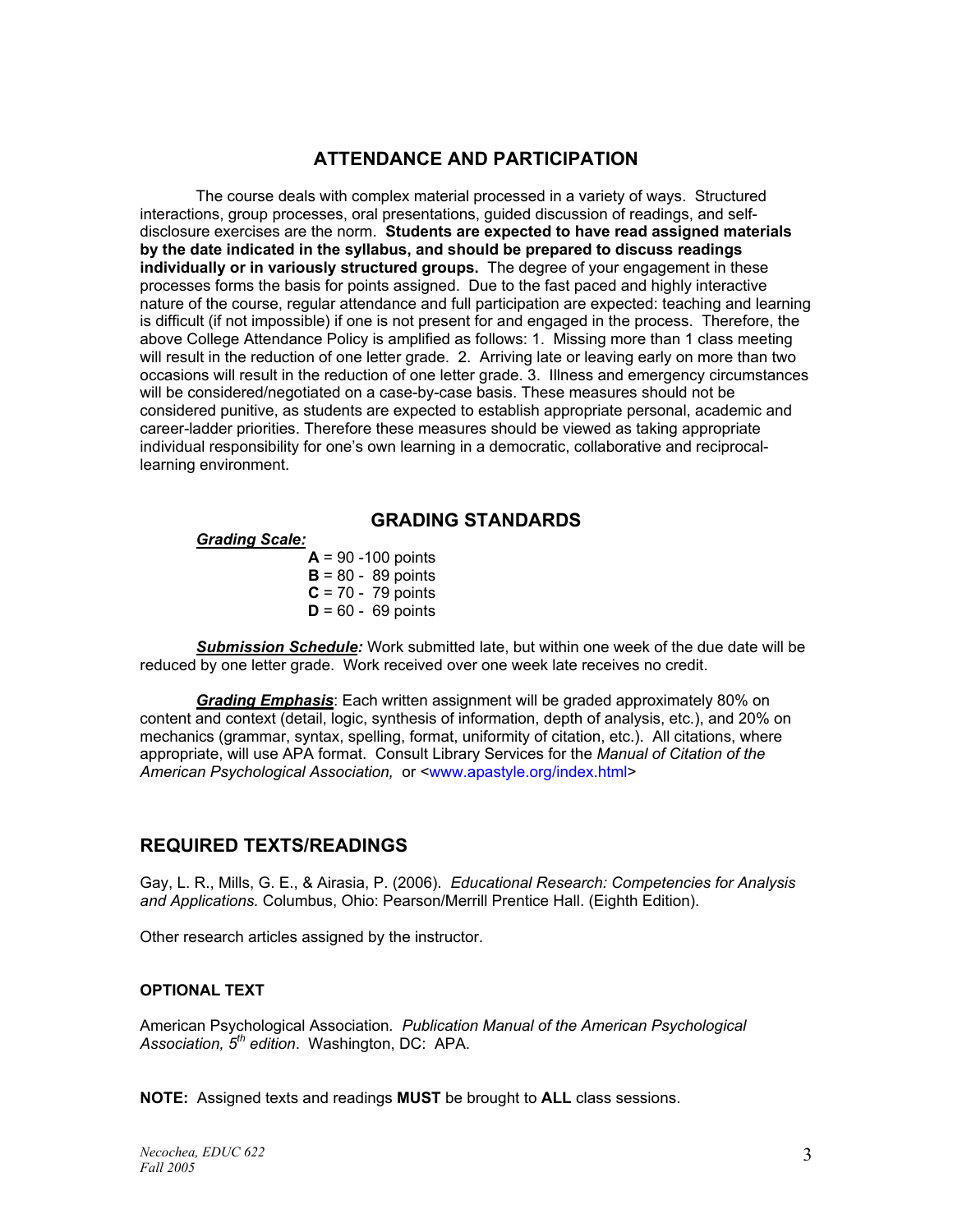## **COURSE REQUIREMENTS**

### **Assignments:**

 All assignments are due on the dates indicated. Assignments must be typewritten/word processed, double-spaced and with standard margins. It is expected that all assignments will reflect university-level composition and exposition. Use of electronic spelling and grammar checking is encouraged. Students who are not doing a traditional thesis must discuss possible alternatives with the instructor as soon as possible.

| 1. Attendance and Participation          | 20 points |
|------------------------------------------|-----------|
| 2. Conference attendance/data analysis   | 20 points |
| 3. Journal Article Critique/Presentation | 10 points |

3. Research Proposal (Chs. 1-3) 50 points

1. Attendance and Participation. (20 points) As graduate students, you are expected to take an active role in class and class activities. The quality of this course rests on the quality of YOUR participation. Toward this end, you are expected to attend every class and participate fully in activities.

Please download the Latino Summit (SDCOE) and API (CDE) data sets for your school and/or district and bring to class on September 12, 2005. We will take time in class to examine this information. Please think in the following:

- Analyze the date for the strengths and challenges of the school and/or district.
- Compare the information in each date set—do they match or are there discrepancies?
- Tell the story behind the date—what story is the data telling? What story is missing?
- What is the focus from the data?
- What other information would you need or want in order to be able to make recommendations to the school, district, county, etc?

#### 2. Conference Attendance/Analysis of Data. (20 points).

Part I. (Individual Assignment). For this assignment, you will need to attend the Border Pedagogy Conference scheduled for Saturday, September 24, 2005 in the Dome at Cal State San Marcos. (If unable to attend this conference due to other commitments, please speak with the instructor for an alternative assignment). You are expected to be an active participant during conference activities, which include "conversations that matter" about border education issues with educators from Tijuana. You will need to write a 2-3 page reflection on the day, to include your reaction to the event, the primary issues you see on border pedagogy, and what you learned of significance from your participation. You will need to make a hard copy of your reflection for each member of class to be distributed on Monday, October  $3<sup>rd</sup>$ , 2005.

Part II (Group Assignment—up to 4). In groups of up to 4 students, you will be asked to conduct a preliminary analysis of the conference reflections. Each group of students will be required to submit a 6-10 page paper based on the preliminary analysis.

3. Journal Article Critique/Presentation. (10 points) (Group Assignment—up to 4) Part 1: Review and critique one journal article distributed by professor. Write a 3-5 page paper based on your review and critique. Include name of journal, author(s), and title of the article. Include research problem, highlights of the literature review, elements of the research design/methodology and describe the findings of the research and why those findings are important to educators. Include three questions you have about the research. Observe APA guidelines.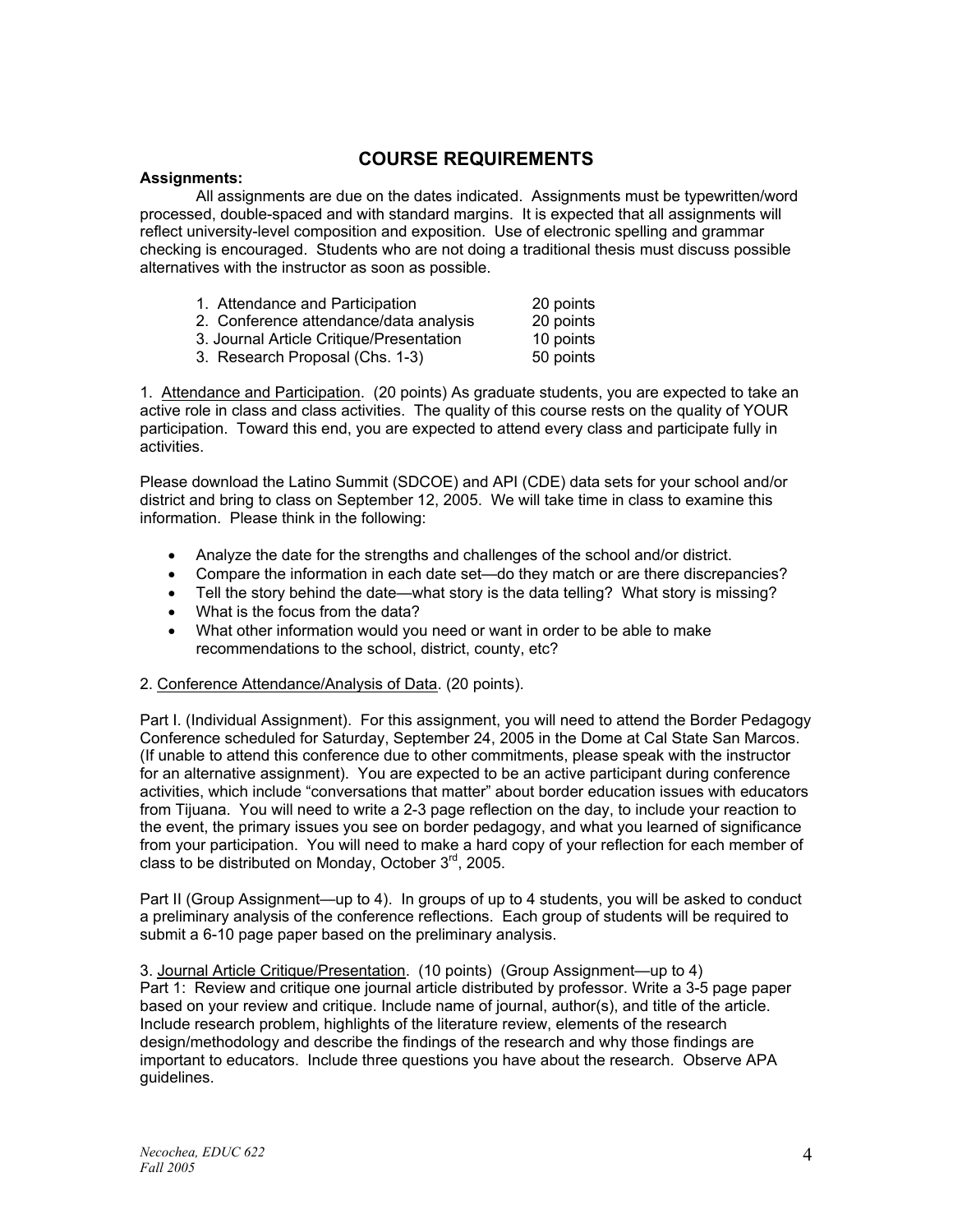Part 2: Present highlights of the article to class. The presentation must cover all sections of the article and include time for discussion. You will have no more than 20 minutes for your presentation – please plan accordingly (Time limit may be reduced according to the number of presentations scheduled).

3. Thesis Proposal (50 points) (Individual Assignment—peer reviewed) You will write the first three chapters of a thesis/project in APA format. This proposal should be considered a **draft** of your thesis/project to be written with the guidance of your thesis/project advisor. You will give a 10-minute presentation of your proposal to class, including an action plan for how you will complete your proposed research at the end of the semester. Each chapter must be peer-reviewed by two classmates.

#### *Thesis Proposal Outline* **Title**

Table of Contents

Chapter 1 – Introduction to Study Statement of the problem Purpose of the study and rationale Research questions and hypotheses Significance of the study and applications **Limitations** Definitions of terms

Chapter II – Review of Literature **Introduction**  Subtopic Sections (at least 3) Summary of literature review

Chapter III – Methodology Introduction Design **Subjects Materials**  Procedure Analysis

References

### **CHAPTER ONE: DEFINITION OF PROBLEM**

This chapter will define the research question/problem or project focus. What issue is to be addressed? Why is this issue critical to the field of education? Explain what you hope to accomplish in your thesis/project. Articulate how this research will fill a need in education and who might benefit from this work.

Definitions of terms must be very clear. Do not assume that your reader knows what you mean when you use educational jargon.

Thoughts for the Writer/Reader for Chapter One:

- Are terms and definitions clear?
- Is it clear what the focus of the research will be? One of two formats should be used: 1) The research shows X, Y, and Z, but it doesn't show  $\qquad$ .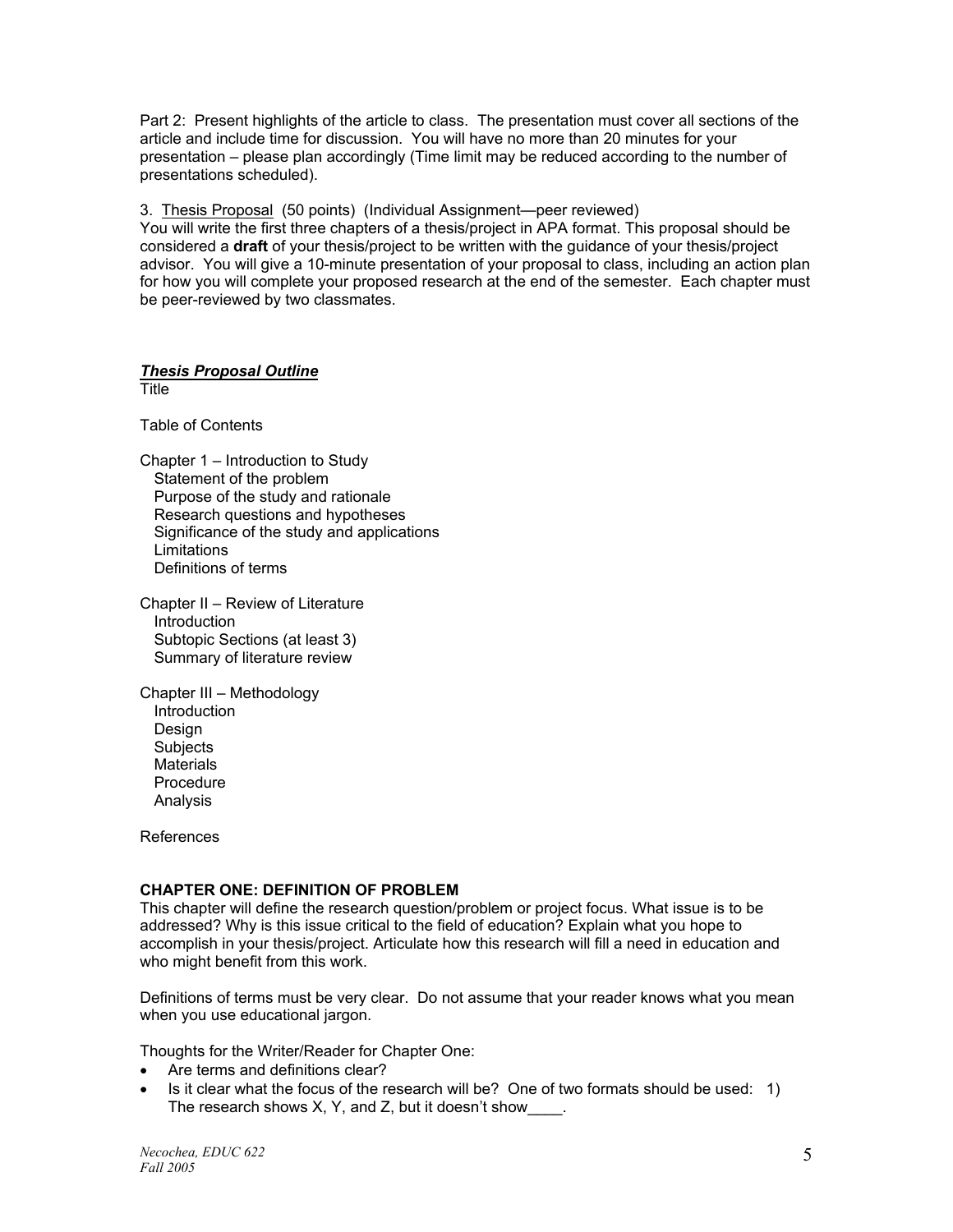or 2) This research will help build upon the research of X, Y, and Z by

- Are there a minimum of 5 citations?
- Has the author cited research that represents the field and is supportive of the research question?
- Is the research question *very* clear? Do you understand exactly what the author hopes to find?
- Is the chapter written in present tense? (With the exception of citations of other research; use past tense or present perfect tense for these--see APA)

### **CHAPTER TWO: REVIEW OF THE LITERATURE**

This chapter will put the research or project in context with what is already known. Review what is currently known (and not known) about the issue. Where is the field in terms of what is happening with the topic? Put your project/issue into a theoretical context. What theories/ principles are you basing your project on? What are your assumptions? The review of the literature puts the project in perspective and lets the reader know why the project is of significance. It also provides a *critical analysis* of the research.

Thoughts for the Writer/Reader for Chapter Two:

- Is all the research discussed relevant to the question presented in Chapter One?
- Do you understand the essential elements of each research/article cited? Did the author provide information on the methodology, subjects, and conclusions of each research/article? Did the author identify the theoretical framework the research comes out of or is influenced by? Did the author mention strengths and weaknesses of the research?
- Are the majority of the articles from professional, peer reviewed journals?
- Are there any gaps in the research presentation? For example did the author talk about multiple intelligences and not mention work by Howard Gardner?
- Are there transitions between the research projects presented? Does the chapter flow and do the research citations build on each other? Is it clear how the research described in the literature review supports the research for this thesis?
- Is the chapter written in past tense?

### **CHAPTER THREE: METHODOLOGY**

This chapter describes the research or project design and data collection. How will the research/project be conducted? What must be done in order for you to accomplish your goals? In the introduction to this section, you must cite research that supports using the methodology you have selected and a clear rationale for using that methodology.

Thoughts for the Writer/Reader for Chapter Three:

- Are descriptions of the methodology specific enough that someone could replicate?
- Is it clear who did what and when? Is it clear how these decisions were made?
- Whenever possible, did the author use examples of classroom scenarios, student work, teacher lesson plans, etc.?
- Are the following addressed: sampling, site, selection, in what ways is the author an insider/outsider with this sample/site data collection, analysis, validity, member checks, reciprocity, human subject review, who benefits/loses, study limitation, usefulness,
- Did the author explain the methodology choice and how the methodology is a good match for the research question?
- Is the chapter written in past tense?
- If a project, did the author list conclusions from the review of literature and list specifically how those conclusions will be implemented into the final project?
- **General Guidelines for Peer Review: (Please include the comments of your reviewers in your thesis. Each class member will do at least two (or more) reviews of theses.**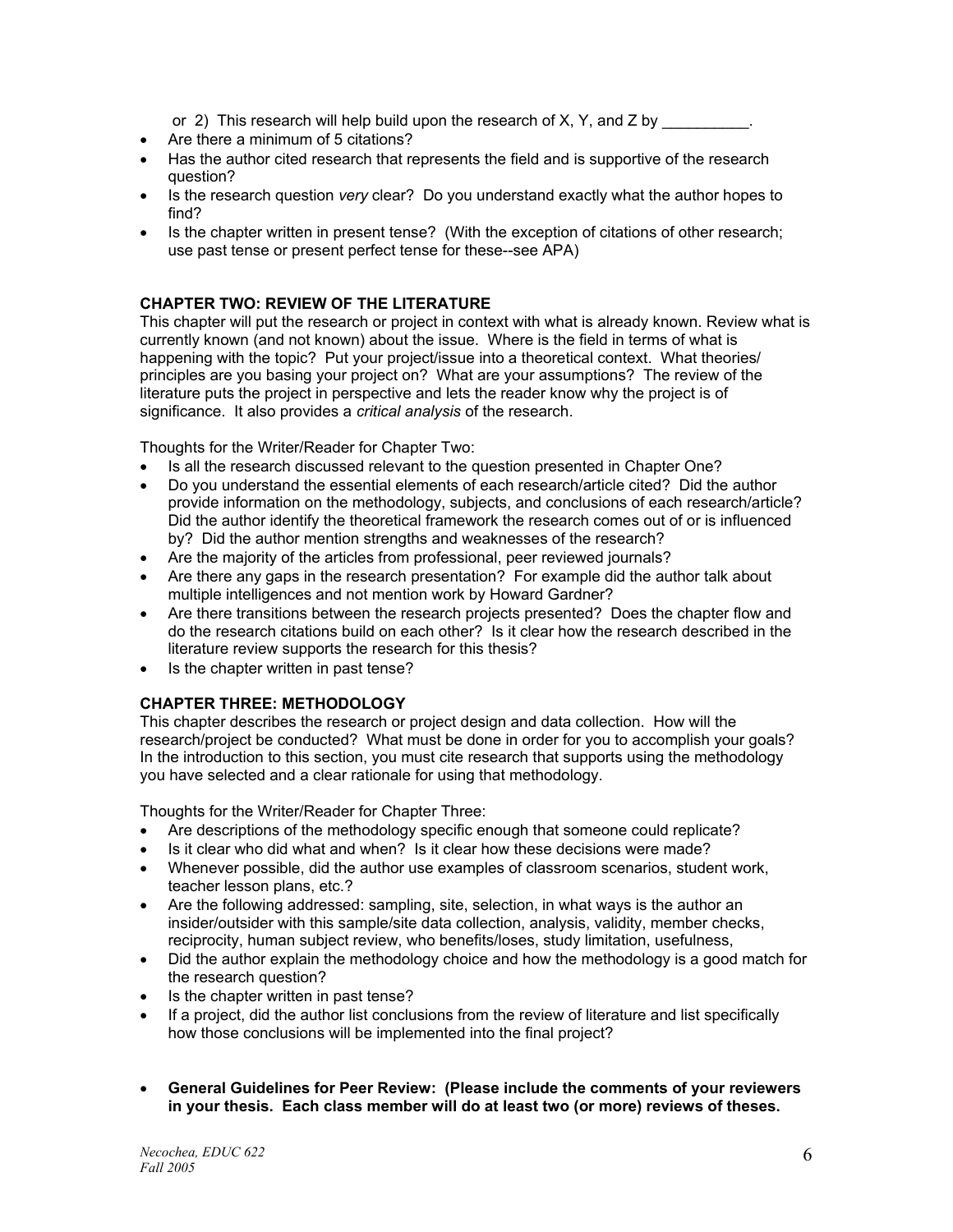- APA format should be followed. Read APA for important information on such things as spacing, margins, headings, etc.
- Give the author specific feedback on what you understood and what you didn't understand
- Think about how well the chapter holds together. Does it all seem relevant/necessary? Could any parts be cut? Are there parts that seem floating and need support?
- Is it clear? Does it all make sense? What needs clarification?
- Is there a clear and easy to follow organization? Are large pieces of text broken up? Are there appropriate subheadings?
- Is the methodology clear and consistent?
- Is there an introduction/preview for each chapter?
- Is there a summary and/or a concluding paragraph? This should be a transition to what will follow.
- Are all necessary terms defined? Assume someone familiar with education will be the reader, but do not assume that they will understand all professional jargon.
- Did the author use spell check?
- Did the author cite properly? Are all citations in the reference page? Anything that is quoted needs a page number. Quotes longer than 40 words are set apart by single spacing and indenting both margins?
- Are there too many or two few quotes? Many times it is preferable to paraphrase and then cite an author.
- Did the author use citations to their full potential, explaining how the citation is important to this study, or did the author just paste a quote in with no or little explanation?
- As much as possible, did the author find the original source and cite them, rather than citing what someone else cited? However, if the author used a secondary source, did he or she follow the guidelines?
- Did the author use proper tense? APA suggests different tenses for different chapters. Chapter 1 is in present tense, Chapter 2 can be present or past, Chapter 3 is in past tense. The main thing to remember is to be consistent within chapters.

### **Presentation and Action Plan**

For the final class you will give a 10-minute presentation of your research and articulate the action plan you will follow to complete your thesis. Please be prepared with an evaluation instrument or process that you give the audience for your presentation.

To prepare for this address the following questions:

- Where are you in the research process? What is completed and what still needs to be done?
- Outline your research agenda
- What is you next course of action?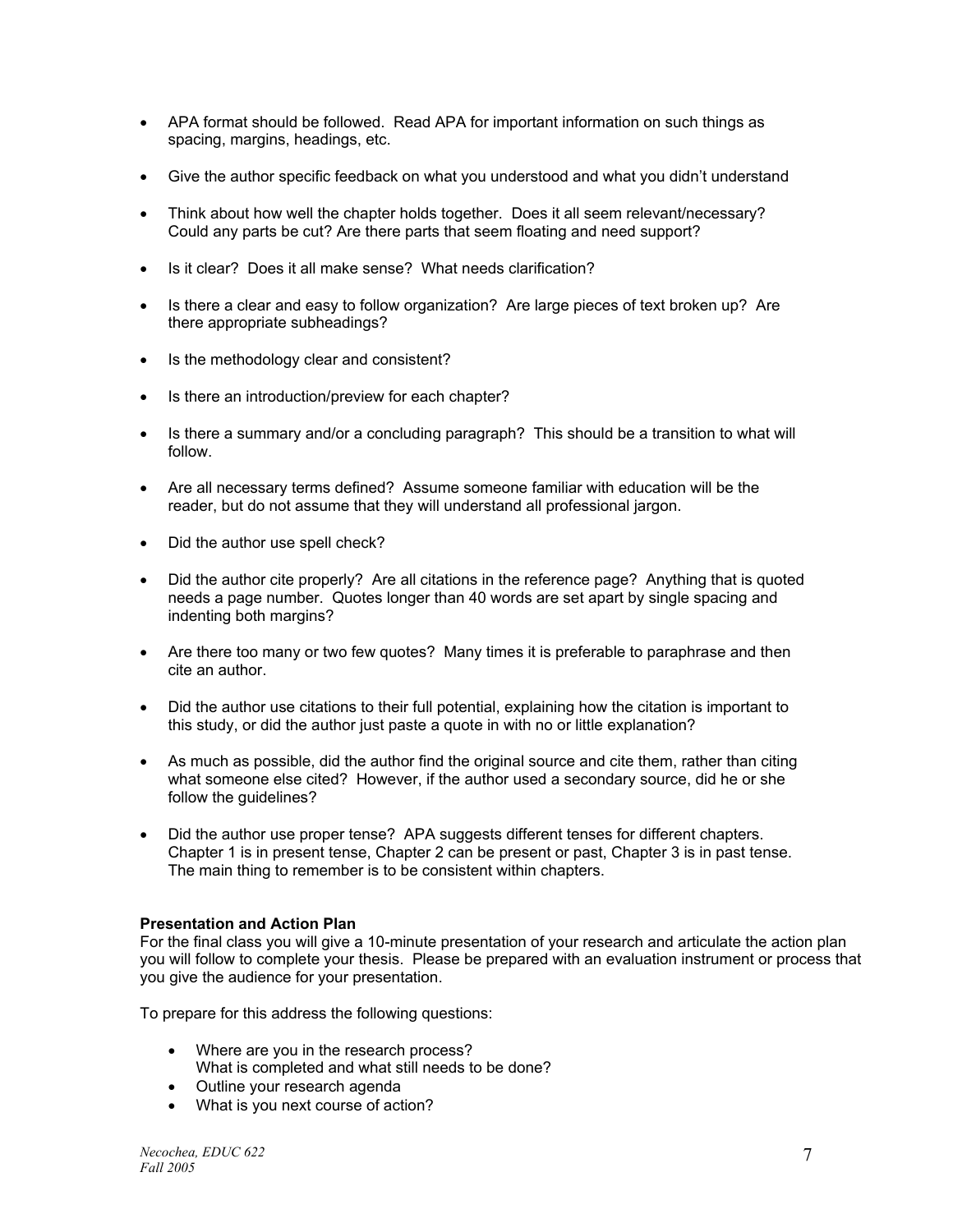- What is your timeline?
- What obstacles are in your way?
- How might you work through/around any possible obstacles?
- When did/will you submit your research proposal to the IRB?
- Have you chosen an advisor? Who?
- Have you chosen the rest of your thesis committee?
- When will you submit your Chapters 1, 2, &/or 3 to your advisor?
- Do you have a peer group to continue to serve as a writing group for your master project completion? If not start to identify who might be useful to you in this process. And approach them before the end of this class. *Your best support during this process will be your peers.*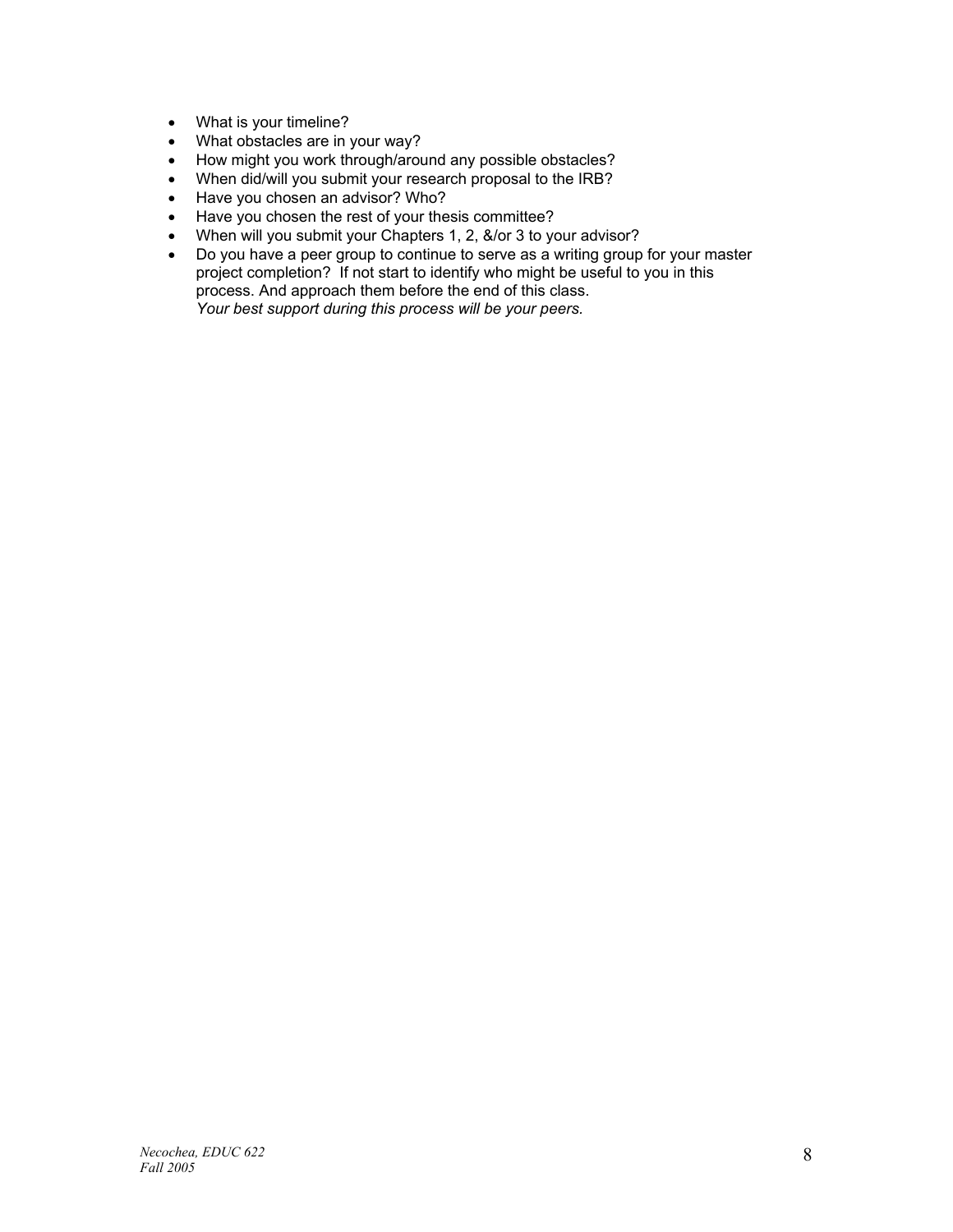# **TENTATIVE COURSE SCHEDULE**

*(This schedule is tentative subject to negotiated changes in response to class demands)* 

| <b>DATE</b>                                  | <b>TOPIC/ACTIVITY</b>                                                                                                                                                                                                                                                                                  | <b>READING ASSIGNMENT</b>                                                                                            |
|----------------------------------------------|--------------------------------------------------------------------------------------------------------------------------------------------------------------------------------------------------------------------------------------------------------------------------------------------------------|----------------------------------------------------------------------------------------------------------------------|
| Session 1<br>8/22/05<br>Session 2<br>8/29/05 | Introduction to Educational<br>Research<br><b>Community Building</b><br><b>Syllabus Review</b><br><b>Other Educational Research</b><br>Books-in-class Presentations<br>Planning the thesis/ Research<br>Study:<br>What is extant data? How can<br>I use Extant data?<br><b>Research Question &amp;</b> | Chs. 1 & 2 & 3<br>Readings in Class:<br>Chs. 6, 7, 8, 9, 10, 11, 12                                                  |
|                                              | Proposal                                                                                                                                                                                                                                                                                               |                                                                                                                      |
| Session 3<br>9/12/05                         | Telling the story-examining<br>issues/questions that matter<br><b>Ethics</b><br><b>Qualitative Research</b><br>Bring Data from Latino<br>Summit/API-conduct<br>preliminary analysis<br><b>IRB Procedures &amp; Process</b><br><b>Research Question DUE</b>                                             | Ch.<br>IRB Guidelines/Application---<br>download from webpage<br>Latino Summit/API data from<br>your district/school |
| Session 4<br>9/19/05                         | Pealing the onion<br><b>Presentations of Latino</b><br><b>Summit/API findings</b>                                                                                                                                                                                                                      | Chs: 4 & 5 & 13                                                                                                      |
| Session 5<br>9/26/05                         | <b>Foundations of Research:</b><br>Measurement & Data<br>Collection<br><b>Journal Article Critique</b><br><b>Due/Presentations</b>                                                                                                                                                                     | Chs: 14 & 15                                                                                                         |
| Session 6<br>10/03/05                        | <b>Foundations of Research</b><br>Sampling & Validity<br>Bring Extant Data from your<br>school/district-discuss your<br>data with group                                                                                                                                                                | Chs. 16 & 17                                                                                                         |
| Session 7<br>10/10/05                        | Research Methods<br><b>Experimental Research</b>                                                                                                                                                                                                                                                       | Chs. 18                                                                                                              |
| Session 8<br>10/17/05                        | How does a literature review<br>work?<br>What is action research?                                                                                                                                                                                                                                      | Chs: 20                                                                                                              |
| Session 9                                    | <b>Action Research</b>                                                                                                                                                                                                                                                                                 | Chs. 21                                                                                                              |
| 10/17/05<br>Session 10<br>10/24/05           | <b>Literature Review DUE</b><br><b>Other Research Methods</b><br><b>Qualitative Research</b><br><b>Article Presentation</b>                                                                                                                                                                            | Chs. 22                                                                                                              |
| Session 11<br>10/31/05                       | <b>Research Methods</b><br><b>Mixed Methods</b><br><b>Methodology Thesis chapter</b>                                                                                                                                                                                                                   | Chs: 19                                                                                                              |